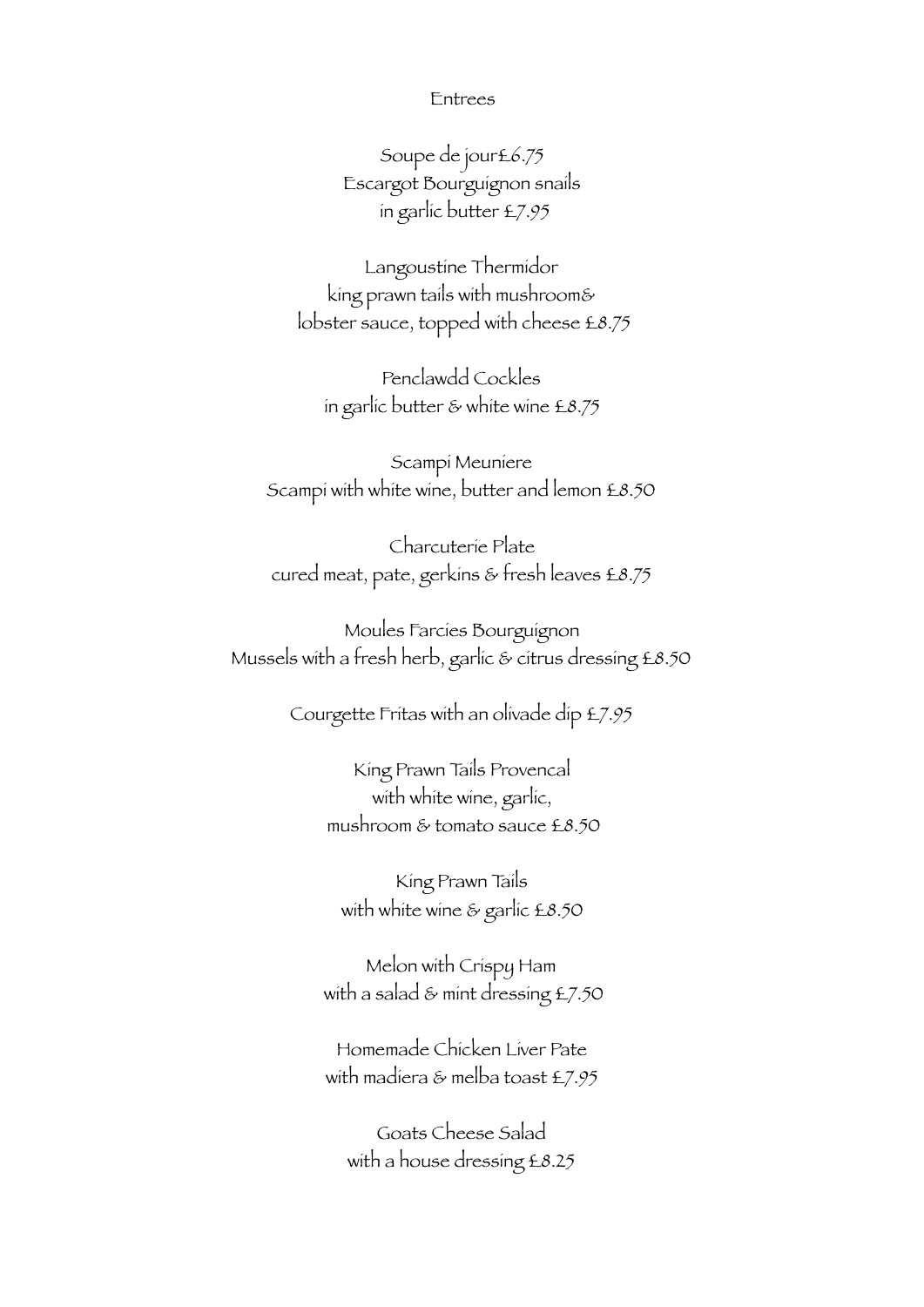## Plats

Grilled Salmon Fillet with white wine, garlic & a warm tomato dressing £19.95

Fillet of Bass Bouchon £25.95

Bass Fillet Provencal a classic white wine, garlic & tomato sauce £25.95

Sole Meuniere sole with a white wine, butter & lemon p.o.a

lemon sole St Germain breaded fillets of lemon sole with white wine & garlic £24.75

> Poached Salmon with lobster sauce & prawns £22.50

Escalope of Veal Normande with a mushroom, white wine & cream sauce £23.75

Escalope of Veal Princess topped with asparagus, grilled cheese served with white wine, mushrooms in a tomato sauce £24.25

> Tournados Au Poivre Fillet steak topped with crushed black pepper brandy & cream sauce £29.50

Tournados Forestiere Fillet Steak with a bacon, onion, mushroom & madiera sauce £29.50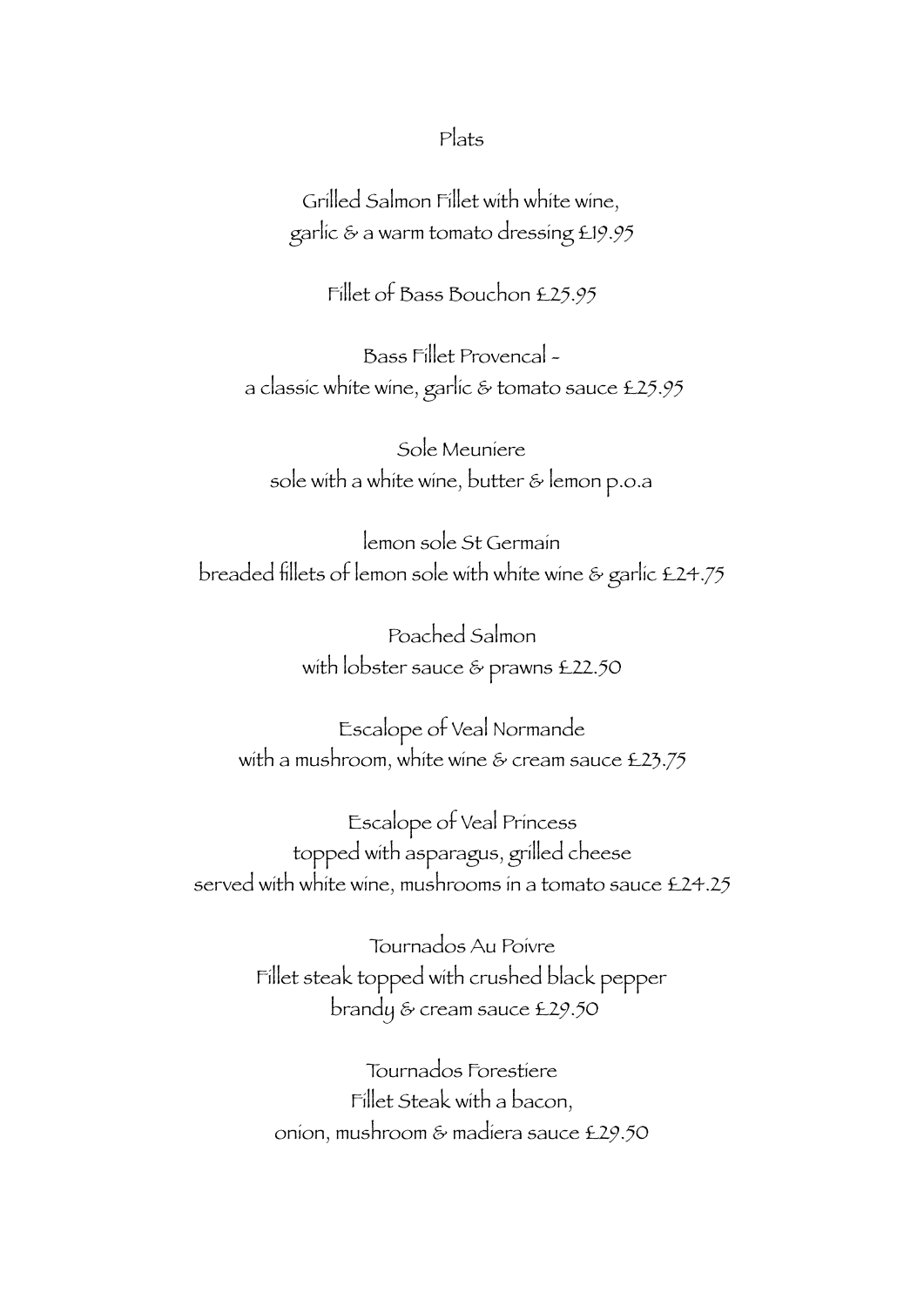Tournados Cristabelle Fillet Steak with a red wine, mushroom, sweet pepper & tomato sauce £29.50

> Tournados Roquefort Fillet Steak with a roquefort brandy & cream sauce £29.50

Grilled Fillet £29.50 served with mushroom, tomato & fried onion

Sirloin £23.50 served with mushroom, tomato & fried onion

10oz Sirloin £25.50 served with mushroom, tomato & fried onion

Supreme of Chicken Mustard with a mild mustard & cream sauce £18.95

Supreme of Chicken Tiger Prawns with a brandy & cream sauce £19.50

Supreme of Chicken Ricotta stuffed with ricotta & bayonne ham with a tomato & basil sauce £18.95

Stuffed Vegetables of the house stuffing of fete, sundried tomatos, olives with a white wine, tomato & basil sauce £17.95

> Mediterranean Vegetable Crepe topped with a cream sauce & cheese £17.95